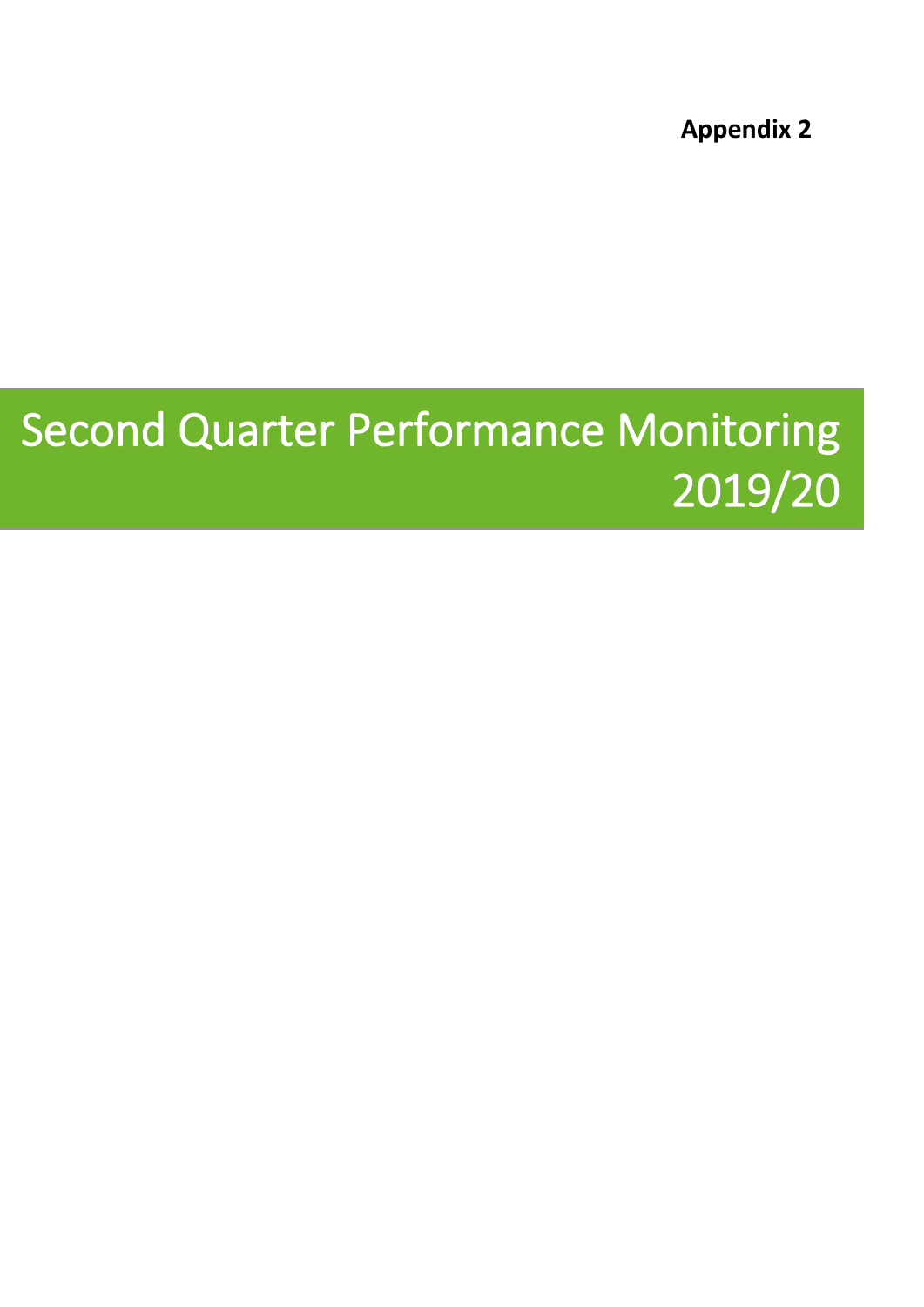## **Key to performance ratings**

| orm<br>Performance has improved<br>Target not achieved<br>anc              |  |
|----------------------------------------------------------------------------|--|
| Performance has been sustained<br>Target slightly missed (within 10%)<br>e |  |
| Su<br>Performance has declined<br>Target met<br>mm                         |  |
| No previous data to compare<br>N/A<br>Data Only<br>ary                     |  |

| <b>RAG Rating</b> | Green | Amber            | <b>Red</b>  | N/A <sup>1</sup> | Total |
|-------------------|-------|------------------|-------------|------------------|-------|
| <b>KPIS</b>       |       |                  |             |                  |       |
| <b>Direction</b>  | Up    | <b>No Change</b> | <b>Down</b> | N/A              | Total |
| Last Year         |       |                  |             |                  |       |
| Last Quarter      |       |                  |             |                  |       |

## **A Thriving Place**

|                                                                           | Q2 2019/20   |                     |                      |                      |                              |  |
|---------------------------------------------------------------------------|--------------|---------------------|----------------------|----------------------|------------------------------|--|
| <b>Performance Indicator</b>                                              | <b>Value</b> | <b>Target</b>       | <b>Status</b>        | Long<br><b>Trend</b> | <b>Short</b><br><b>Trend</b> |  |
| Percentage of all available tickets<br>sold at the Hazlitt                | 50.88%       | 50%                 | $\blacktriangledown$ |                      |                              |  |
| Number of visits per month to Visit-<br>Maidstone.com                     | 117,804      | 113,936             | $\blacklozenge$      |                      |                              |  |
| Footfall in the Town Centre                                               |              | 2,906,564 2,959,104 |                      |                      |                              |  |
| Number of students benefiting<br>from the Museum's educational<br>service | 1,027        | 1,450               |                      | J                    | J                            |  |
| Footfall at the Museum and Visitors<br><b>Information Centre</b>          | 24,836       | 19,000              | $\bullet$            |                      |                              |  |
| Number of attendees to informal<br>events                                 | 870          | W                   |                      | JI,                  | U                            |  |
| Contacts to the Visitor Information<br>Centre                             | 1,062        | 829                 | $\bullet$            |                      |                              |  |
| Number of users at the Leisure<br>Centre                                  | 203,900      | 201,314             |                      |                      |                              |  |

<sup>1</sup> PIs rated N/A are not included in the summary calculations